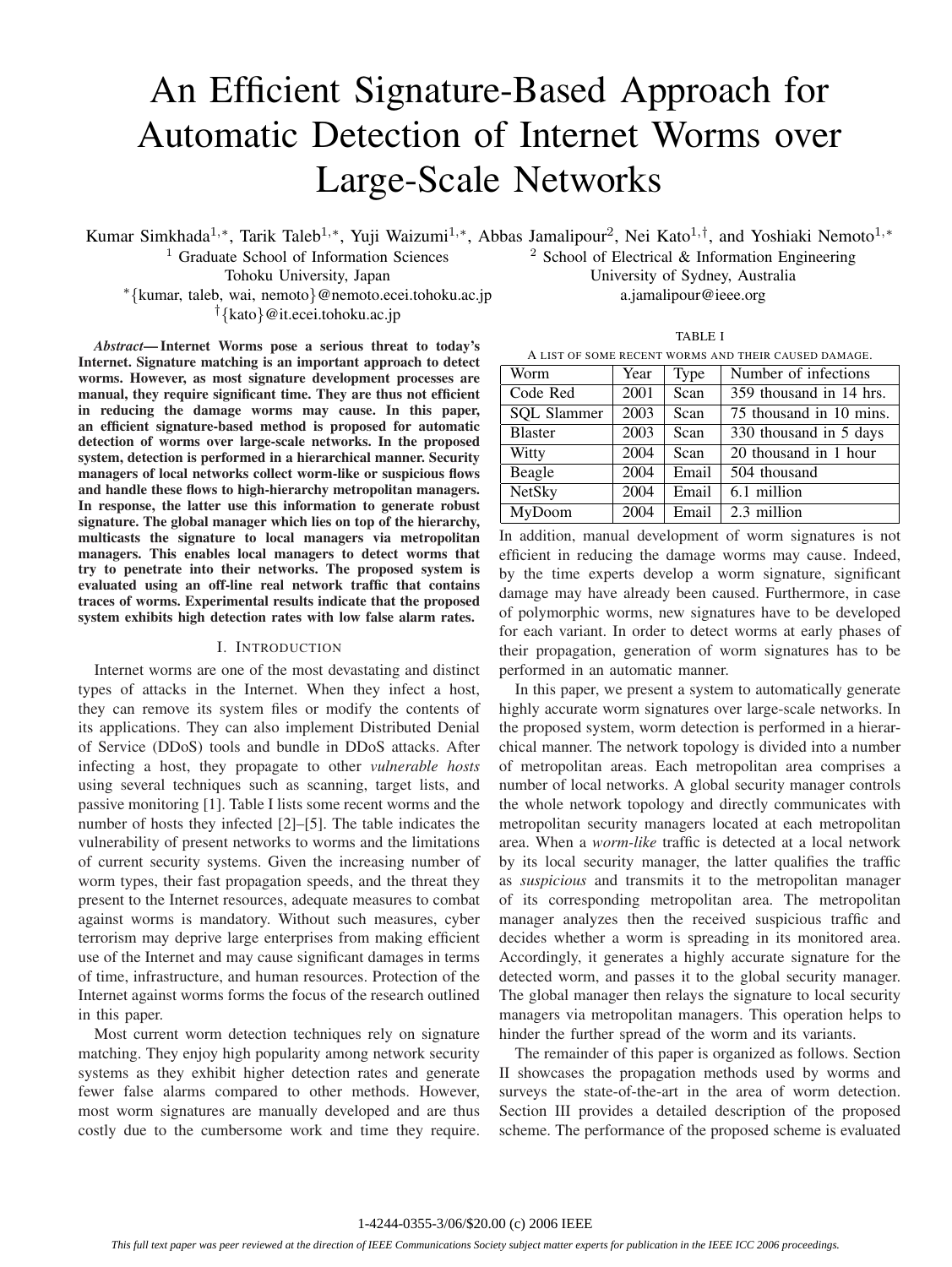in Section IV. Finally, Section V concludes the paper and discusses possible future work.

## II. RELATED WORK

To detect worms, a number of systems have been proposed in recent literature. Systems such as HoneyStat [6] and Honeycomb [7] use honeypots to detect worms. Honeypots have the ability to test the presence of worms in real traffic. However, they can detect worms only when worm packets are sent to them. In case of highly interactive honeypots, which leave their OS entirely exposed to intrusions, worms may significantly compromise the honeypots and use them to attack other targets. Therefore, there is a significant risk in using honeypots. Data mining is a frequently used method for detecting email worms [8]. This method is effective for the detection of unknown intrusions including worms. However, it can be costly in terms of time and system resources. [9]– [11] use taint analysis to detect buffer overflow attacks which are carried out by many notable worms such as Code Red. The basic concept behind taint analysis-based schemes is to retrieve inputs from unreliable sources and to track down the records of data affected by such inputs.

A system which matches destination port numbers between incoming and outgoing connections is proposed in [12]. This method is based on the fact that, when a worm infects a machine via a certain port, the machine sends worm packets more likely via the same port to other hosts. Whilst this may be efficient in detecting fast-spreading worms, it requires a massive amount of information storage. MET, Malicious Email Tracking, filters worm attachments from emails [13]. It assumes that worm attachments do not change during propagation and computes MD5 hash for every binary attachments. This assumption does not hold in case of polymorphic worms such as Mimail whose attachment files can change in each propagation step. [14] presents an architecture design of a "feedback email worm defense system" to protect email users in enterprise networks. The system consists of an "Email Service Unit" which directly sends "safe" emails to the users. It saves suspicious attachments at another server where the likeliness of a worm attack is statistically evaluated. If an attachment is not cleared, it is sent to a honeypot where the attachment's contamination with a worm is tested. This system has a credit of achieving low false alarm rates. It, however, requires long period of time to confirm the possibility of a worm attack. In [15], *Akritidis et al.* propose a content-based detection scheme to detect worms. Their scheme bases its detection on invariant portions present in the payloads of a worm. While their system targets only worm packets originating from clients to servers irrespective of their destination networks, our proposed scheme is designed to protect local networks from worms coming from outsiders. Additionally, unlike their system which uses Rabin fingerprints to identify the invariant portions, the proposed scheme uses tokens of fixed length.

Autograph [16] and Earlybird [17] are also two recent content based novel worm detectors. Both of these systems look for repetitive contents in worm payloads to generate signatures by using Rabin fingerprints. These systems generate single substring signatures. They assume that there exists a single substring that occurs in every worm payload but not in any normal ones. Polymorphic worms, which may alter parts of their payloads in their variants, can easily evade detection by replacing the *signatured* portions. Polygraph [18] uses multiple portions that are present in worm payloads. It generates conjunction signature, token-subsequence signature, and Bayes signature. In contrast, the proposed scheme extractss common tokens present in worm flows and differences them with normal flows to generate signature. It then reduces minimizes the rate of false negatives by checking the percentage of substrings present in test flows.

The above-mentioned techniques are deployable at only local networks. Most of these security systems do not address the need of information exchange to defend against globally propagating worms. Thus, for a robust and efficient defense against worms, a collaborative strategy among security systems of local networks is necessary. [19] proposes the collection of ICMP host unreachable packets from routers at the edge of an Internet Service Provider (ISP) to detect scans and control worms by blocking scanning hosts. However, due to privacy concerns, most routers are designed not to return ICMP host unreachable messages. Thus, this method can not be considered practical for global detection of worms.

DOMINO [20] and Indra [21] are two architectures which have been proposed to detect intrusions including worms in a distributed environment. In DOMINO, heterogeneous nodes share information on worms and make themselves aware of the presence of any worm in the network. DOMINO comprises also *active sink nodes* which verify the legitimacy of connections directed to unused IP addresses. On the other hand, in Indra, only interested and trusted peers in a Peer-to-Peer (P2P) network share information on any intrusion attempt directed at them. Compared to these two architectures, the proposed system adopts a hierarchical concept for information exchange.

## III. A LARGE-SCALE WORM DETECTION SYSTEM

#### *A. Components of the Proposed Architecture*

Fig. 1 depicts the key components of the hierarchical architecture of the proposed system. It consists of several Metropolitan Area Networks (MANs) composed of a set of clusters of local networks. Each MAN comprises a metropolitan security manager. Metropolitan security managers communicate directly with Local Security Managers located within their service areas. Local managers search for flows carrying similar contents. They qualify them as *suspicious flows* and send them to their corresponding metropolitan managers. Metropolitan managers use cluster analysis to identify worms from the suspicious flows. They then generate worm signature by extracting common portions from the payloads. Metropolitan managers update worm events to the global manager which is situated on top of the hierarchy. The global manager uses these update information to determine the areas that are affected by worms. It then acknowledges the areas that are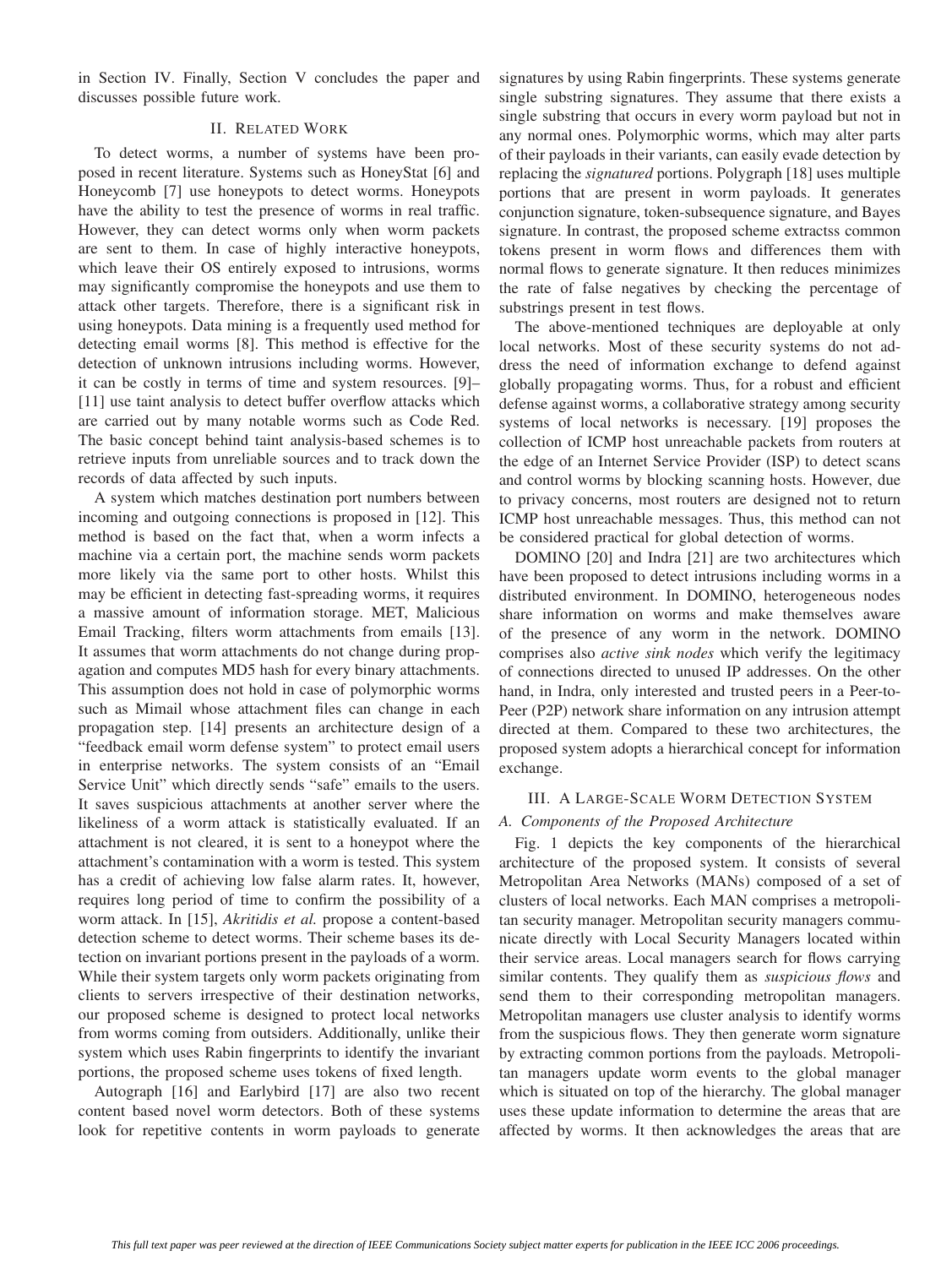

Fig. 1. The envisioned two-layer hierarchical worm detection architecture.

most likely to be affected by sending alert messages, along with the worm signature, to their metropolitan managers. By increasing the alert levels at targeted networks, worms can be detected at early stage, before they cripple the networks.

## *B. Collection of Suspicious Flows at Local Networks*

The operation of local managers is depicted in the flowchart of Fig. 2. Local managers consist of two primary units, namely Signature Update Unit (SUU) and Anomaly Detection Unit (ADU). The SUU unit protects the local network from worms by using already available signatures. The ADU, on the other hand, collects worm-like flows from inbound traffic and sends them to the metropolitan manager. The working schemes of these units are described below.

*1) Signature Update Unit (SUU):* This unit functions in a similar way to existing Intrusion Detection Systems (IDSs) and firewalls. It filters the total network traffic and verifies its legitimacy by comparing it to the characteristics of some *normal traffic* and *attacking traffic*, already available at the IDS systems. Detected worms are blocked instantly while *normal traffic* is not hindered. It forwards the remaining traffic, or the *SUU filtrate*, to the ADU unit. The SUU unit is regularly updated with signatures relayed by the highhierarchy metropolitan manager.

*2) Anomaly Detection Unit (ADU):* This unit analyzes the SUU filtrate and collects worm-like or suspicious flows. It then sends these suspicious flows to the metropolitan service manager. For this purpose, it exploits some intrinsic characteristics of worms. For instance, given the fact that a specific type of worm targets specific ports, analysis is carried out on a port basis. When a worm is actively propagating in the Internet, same character sequences appear in many flows. Unix commands and parts of executable programs may be examples of such information passed on to target hosts during each



Fig. 2. Basic operations of the worm detection procedure at local security managers.

infection step. From each flow present in the suspicious traffic, the ADU unit extracts a fixed *number of sample tokens*  $(N<sub>S</sub>)$ of constant length (L*S*). It judges flows which contain *sample tokens* that occur in several flows as worm flows. In [22], the authors propose a scheme which differences worm flows and normal flows to extract sequences unique to worms. It is based on the fact that normal flows do not carry worm strings. This approach is taken in order to reduce the probability of normal tokens being selected as sample tokens.

Let **T** be the set of these *sample tokens*. If a sample token  $t_i \in$ **T** exists in an inbound flow  $F_i$ , its *occurrence frequency*  $(f_j)$  is increased by 1. If only  $n_s$   $(0 \leq n_s < N_s)$  sample tokens appear in an inbound flow,  $(N_S - n_s)$  tokens are further extracted from such a flow and are added to **T**. As tokens with high occurrence frequencies are likely to be parts of worm payloads, alerts are generated for flows that contain tokens whose occurrence frequencies exceed a predefined *Repetitive Occurrence Threshold* ( $\Delta_{TH}$ ). A flow for which an alert is generated is considered to be a *suspicious flow* and is sent to the metropolitan manager. To mitigate the memory overhead that may be incurred due to the saving of sample tokens, *old* sample tokens are gradually deleted from **T**. Hence, only the sample tokens observed during a predefined *Token Caching Time*  $(\theta_T)$  remain throughout the analysis.

## *C. Signature Generation at Metropolitan Managers*

If a worm is spreading across several local networks, a metropolitan manager is likely to receive similar suspicious flows from its monitored local managers. The metropolitan manager sorts worms from these suspicious flows. It then uses the worm flows to generate a highly accurate signature.

Character distributions of payloads that belong to a particular worm are usually similar whereas those of normal payloads vary with each other by a great extent. This property is used to separate flows that belong to a certain type of worm from the rest of the suspicious flows. Let  $n$  be the number of suspicious flows collected at a metropolitan manager. For each suspicious flow, occurrence frequencies of the 256 ASCII codes are extracted. The values of the occurrence frequencies are further normalized and are used as coordinates of the suspicious flow in a 256 dimensions space. Each of these payloads is initially considered as a cluster. Nearest clusters are joined to form a new cluster until the total number of clusters becomes less than  $(n/2)$ . Clustering half of the received flows can be considered sufficient because a number of worm flows will be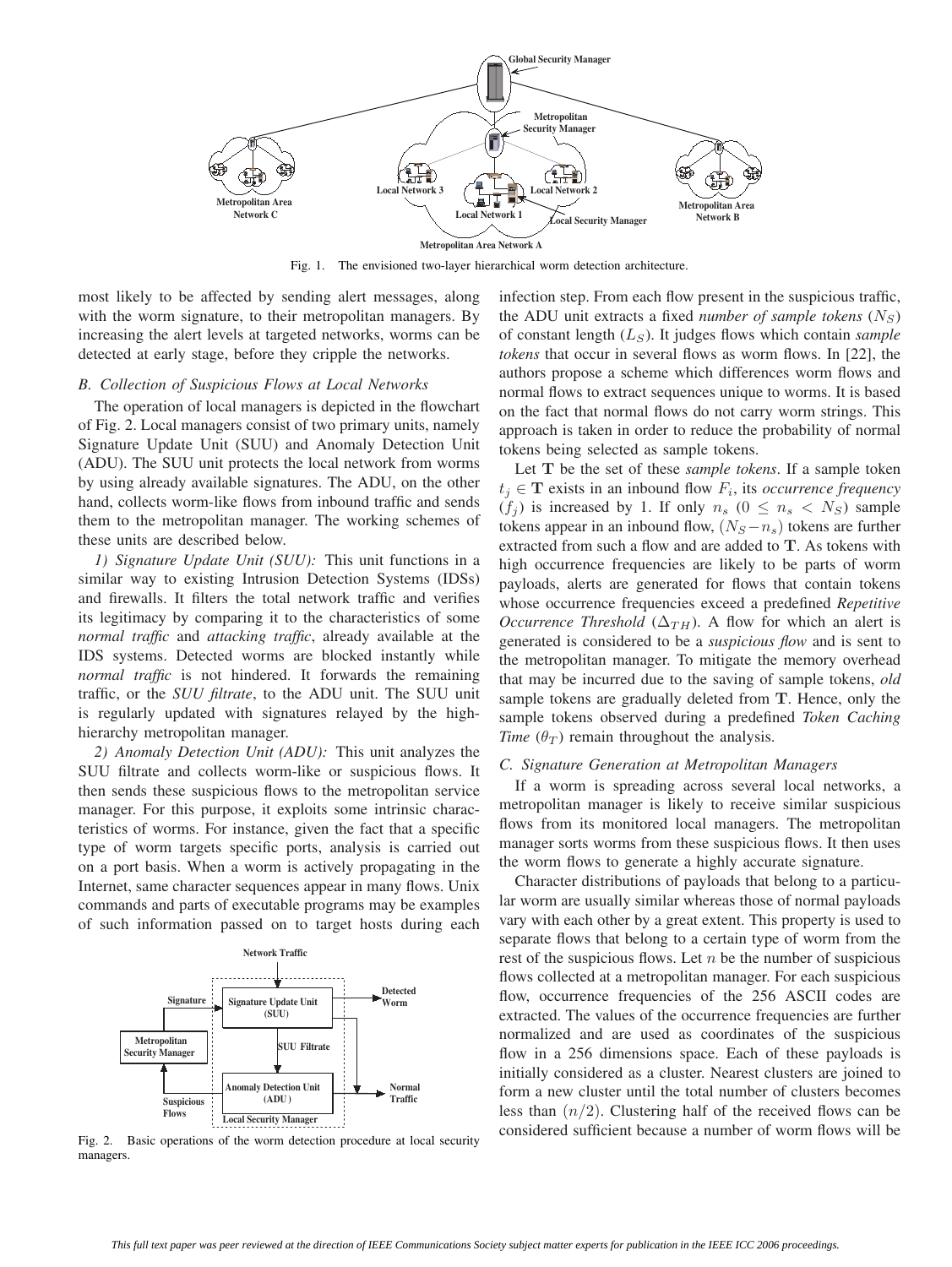already grouped inside a cluster by then. The biggest cluster is regarded as the worm cluster.

The flows that form the worm cluster, referred to as *worm flows* throughout this paper, are used for the signature generation. The latter is carried out in two phases is proposed in [22]. In the first phase, common substrings with a length longer than a pre-defined threshold  $(L_{MIN})$  are extracted from worm flows. Among the extracted substrings, the ones appearing in normal flows are excluded. Hence, multiple substrings, each with a length longer than  $L_{MIN}$ , are generated. To form a signature out of these substrings, several approaches can be considered. Weighting the substrings, and combining some or all of them are two possible candidates. However, in a real network scenario, decisions regarding the use of signature substrings should be made instantly. We overcome this problem by using a new parameter, *Attack Tolerence Level* (ATL). ATL is defined as the minimum percentage of signature substrings that should be detected in a flow in order to generate an alarm for the flow. Use of multiple substrings in the signature, along with appropriate adjustment of  $ATL$ , make the proposed approach robust in detecting polymorphic worms.

## IV. PERFORMANCE EVALUATION

### *A. Experimental Set-up*

The following two quantities are used to investigate the efficiency of the proposed scheme:

- 1) **True positives**  $(N_{TP})$ : number of worms that are successfully detected.
- 2) **False positives**  $(N<sub>FP</sub>)$ : number of innocent flows for which alerts are mistakenly generated.

We describe separately the experimental set-ups for collecting suspicious flows and for investigating the performance of the generated signatures.

*1) Collection of Suspicious Flows:* An off-line real network traffic containing traces of Beagle worm is used to test the performance of a local manager. It consists of a total of 3054 inbound flows on port 25 directed to the monitored network which consists of 85 computer hosts and 160 actively used email addresses. Among the inbound flows, 34 flows contain worm information.

The required length of tokens-caching time  $(\theta_T)$  depends on the type of the targeted worm. For fast spreading worms such as Slammer, setting  $\theta_T$  to a low value (in the order of seconds) is sufficient to collect enough worm flows. However, in our case where we aim to collect inbound email worms, a reasonable length of time is required to gather worms. Hence,  $\theta_T$  is fixed to 60 minutes.

*2) Performance Evaluation of Signatures:* A separate offline real network traffic, captured after the traffic used for evaluation of local managers were captured, is used to investigate the efficiency of the signatures generated by metropolitan manager. This traffic consists of 45,193 flows destined to port 25, among which 271 are Beagle worms.

#### *B. Collection of Suspicious Flows at a Local Network*

In evaluating the performance of local managers, different scenarios are considered by changing the length of sample tokens  $(L<sub>S</sub>)$ , the number of sample tokens extracted per flow  $(N<sub>S</sub>)$ , and the Repetitive Occurrence Threshold ( $\Delta_{TH}$ ).

The payload distribution of a flow is better represented if a large number of sample tokens are extracted from its payload. Hence, a high detection rate is possible when  $N<sub>S</sub>$  is set to a high value. However, this also increases the probability of extracting normal sequences as sample tokens, thus increasing the risk of false positives. This is depicted in Fig. 3(a) which shows a high number of true positives and false positives at high values of N*S*. However, in order to avoid suspecting any normal flow, a low false positive rate is preferred even if it comes at the price of some worms being undetected. This problem can be partially overcome by increasing  $\Delta_{TH}$ . But an alternative approach to threshold adjustment becomes necessary if sufficient worms do not enter the network in  $\theta_T$ . One such alternative is to increase the L*S*. The probability of a string's appearance in normal traffic decreases with an increase in its length. This decrease is, however, low for the presence of worm tokens in worm payloads. The effect of these two approaches is clearly illustrated in Fig. 3(b) where  $N_{FP}$  is reduced to zero but  $N_{TP}$  remains relatively unchanged even for high values of N*S*.

Fig. 4 shows the values of  $N_{TP}$  and  $N_{FP}$  for different values of  $\Delta_{TH}$ . In this case also, increasing the threshold  $\Delta_{TH}$  alone is not sufficient to acquire a desired performance because it can not be bias enough to reduce only false positives. A typical of such case is depicted in Fig. 4(a). As shown in the figure, although it is possible to completely suppress false positives by raising  $\Delta_{TH}$  beyond 6, doing so significantly reduces the detection rate. Poor detection implies that sufficient parts of worm payloads have not been cached. As indicated by Fig. 3, it is possible to solve this problem by increasing N*S*. Fig. 4(b) potrays an example of such a solution. In this case, a significantly high number of true positives are obtained even at large values of  $\Delta_{TH}$ . An increase in N*<sup>S</sup>* obviously increases false positives. But, because worm payloads show higher resemblance with one another than normal flows, increases in occurrence frequencies of worm tokens are more than those of normal tokens. Hence, high false positive rates are limited to situations when the values of  $\Delta_{TH}$  are low. In our experiments, a large number of worms were successfully detected, while maintaining minimal false positives, when  $6 \leq \Delta_{TH} \leq 8, 15 \leq N_S \leq 20, L_S = 30$ .

In our experiment, the average time taken by the ADU unit to analyze one minute's SUU filtrate was 1.87 seconds. This promising result indicates that the ADU analysis is practical for real-time detection of Internet worms.

### *C. Performance Evaluation of Generated Signature*

Having evaluated the performance of a local manager, we now direct our focus to generating worm signatures at a metropolitan manager and to investigating the efficiency of the signature in detecting worms. A total of 21 flows for which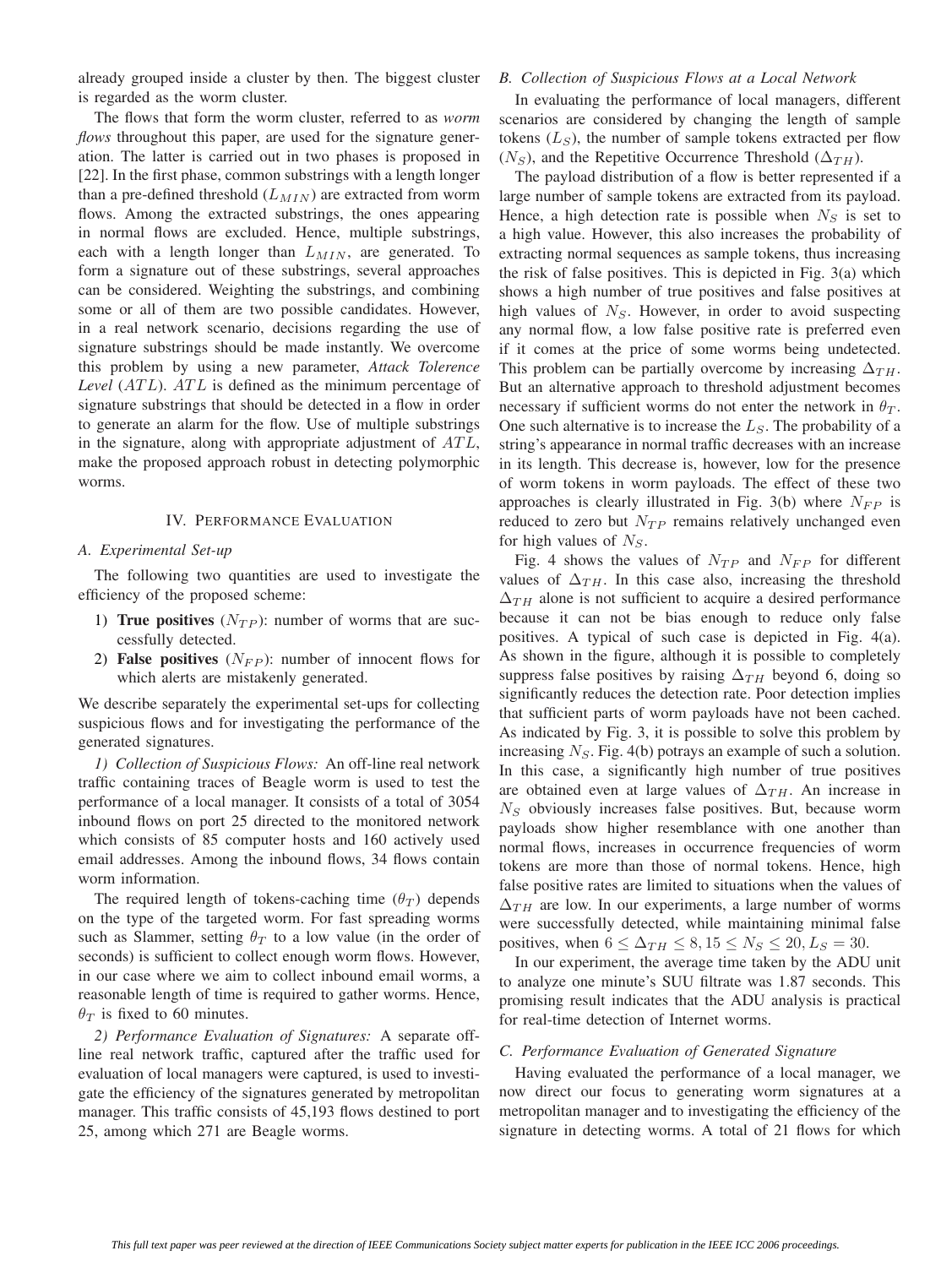

Fig. 3. Number of true positives and false positives for different numbers of sample tokens extracted per flow ( $\theta_T = 60$  min).

alerts were generated during different time stances of four different days were collected. These were used as suspicious flows sent by four local managers. After the clustering phase, the highest ranking cluster included seven flows. Tokens common to these flows and longer than the *Minimum Length of Signature-substrings* (L*MIN* ) are used as signature substrings. As L*MIN* largely influences detection accuracy, this parameter is used to investigate the performance of these signature strings in detecting worms. We consider two scenarios. In Scenario 1,  $ATL = 0$ ; an alert for a flow is generated if any signature substring is present in it. On the other hand, Scenario 2 is set under the condition  $ATL = 0.5$ ; a flow is considered a worm if it contains at least half of the signature substrings.

Fig. 5(a) depicts  $N_{TP}$  and  $N_{FP}$  in case of Scenario 1. A 100 percent detection rate is achieved for L*MIN* below 175 bytes.  $N_{FP}$ , on the other hand, shows a decreasing tendancy as L*MIN* increases. The fact that the probability of a string's presence in normal flows decreases with respect to its length, and that the number of signature strings decreases with an increase in L*MIN* are the reasons behind this phenomenon. In this scenario, best results are achieved when  $L_{MIN}$  is between 30 and 170. Under this condition, the detection rate is 100 percent while the number of false positives is nine. Fig. 5(b), on the other hand, plots  $N_{TP}$  and  $N_{FP}$  for different values of L*MIN* in case of Scenario 2. Compared to Scenario 1, false positives have significantly reduced. This is most clearly observable when the value of L*MIN* is between 5 and 15. It implies that the false positives generated for  $L_{MIN} \leq 15$  in Scenario 1 were because of a small number of short substrings. In Scenario 2, a 100 percent detection rate with a low false positives (three) is achieved when L*MIN* is set between 100 and 145. The fact that the majority of the signature substrings



Fig. 4. Number of true positives and false positives for different repetitive occurrence thresholds ( $\theta_T = 60$  min).

generated by the metropolitan manager are worm tokens, along with the requirement of half of signature strings needed to be present to generate an alarm, makes this method more accurate than that of Scenario 1. Given the results of both scenarios, it is clear that the propagation of worms in the concerned network could have been prevented, had the proposed system been implemented online.

#### *D. Discussion*

Signatures generated by metropolitan managers can further be refined at the global manager. During a global propagation of a worm, the global manager is likely to receive similar alerts and signatures from different metropolitan managers. A refined signature can be generated by extracting common portions of the received signature substrings. Higher accuracy is thus possible. Besides, the refinement process also helps to reduce the time required during signature matching later at local managers because *fewer* and *shorter* substrings will be generated by the global manager.

Although it is possible to observe worm propagation from one MAN to another, such spread is more distinctly observable within MANs at the very early phase of a worm outbreak. Hence, monitoring geographically near networks is effective for an early detection of worms. While Indra [21] envisions a scenario where geographically distant peers warn each other of worm propagation, a high detection accuracy is expected from each participating peer in the network. In the proposed scheme, however, a slight error in detection at local managers is still bearable because only a few and most probable worm flows will be sorted for signature generation at metropolitan managers. The proposed scheme is applicable in architectures such as DOMINO [20] which comprises also hierarchically placed nodes apart from peer-to-peer components. Sink-nodes